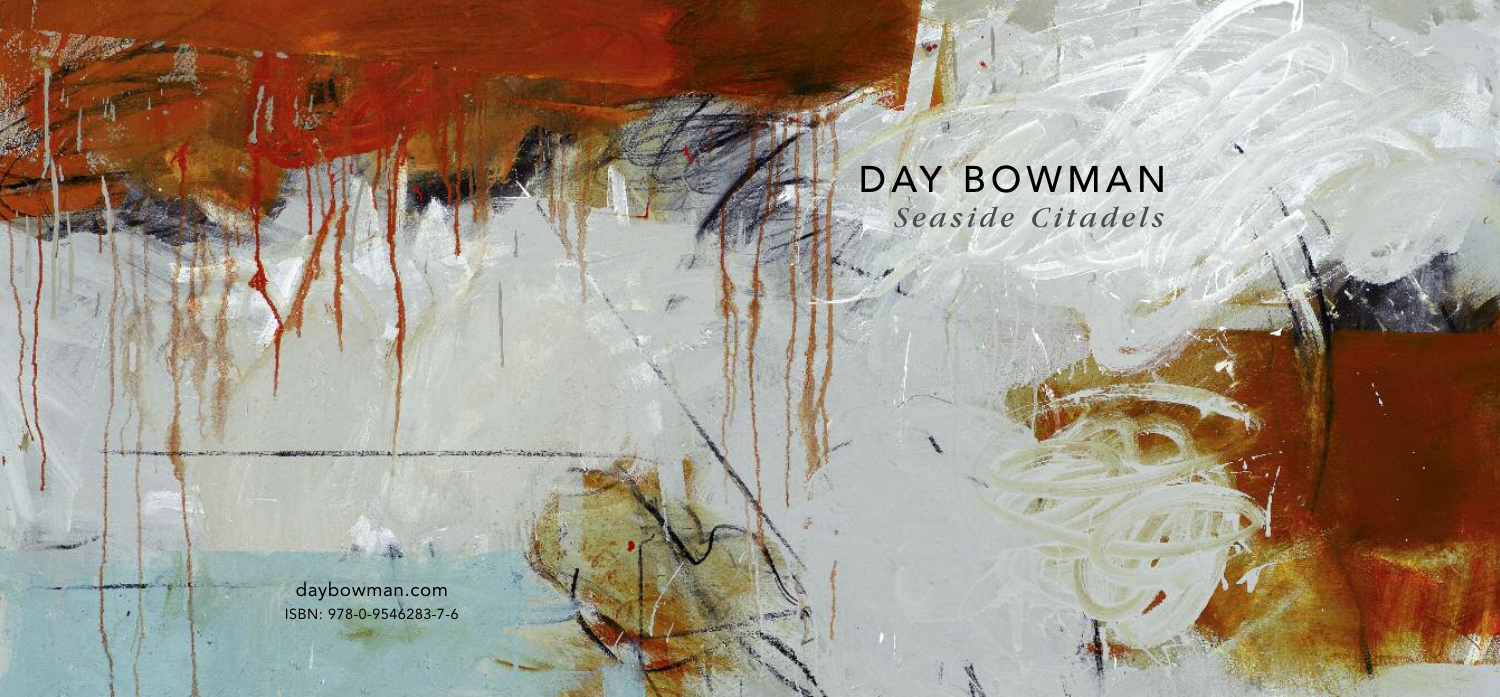# DAY BOWMAN

*S easi d e Citad e ls*

1 – 12 June 2021

PRIVATE VIEW Wednesday 2 June 6 – 9 pm

ARTIST TALK Saturday 5 June 11 am – 12 noon Day Bowman in conversation with Jenny Blyth

#### POETRY READING

Thursday 10 June 6 – 8.30 pm Sue Hubbard, Suzannah V. Evans and readings by Dominic Mafham

Hubbard's poems have been read on Radio 3 and Radio 4 and she has contributed to many arts programmes including Kaleidoscope, Poetry Please, Night Waves and The Verb. Sue Hubbard's latest novel, Rainsongs, is published by Duckworth, Overlook Press US, Mercure de France, and Yilin Press China, and her fourth poetry collection, Swimming to Albania, is due from Salmon Press, Ireland, later this year.

JAZZ EVENING

Saturday 12 June 6 – 9 pm The Nick Sorensen / John Law duo

"An extraordinary and empathetic musical relationship in which their sparring and relaxed candour in one anothers' company shine through" (Jazzwise).

"World class jazz pianist John Law joins the equally reputable saxophonist Nick Sorensen for some fresh interpretations of great tunes, with Thelonious Monk the bookies' favourite for the first number" (Venue Magazine).

Bermondsey Project Space, 183 – 185 Bermondsey Street, London SE1 3UW



Hours: Tuesday – Saturday 11 am – 6 pm +44 (0) 203 441 5152 www.project-space.london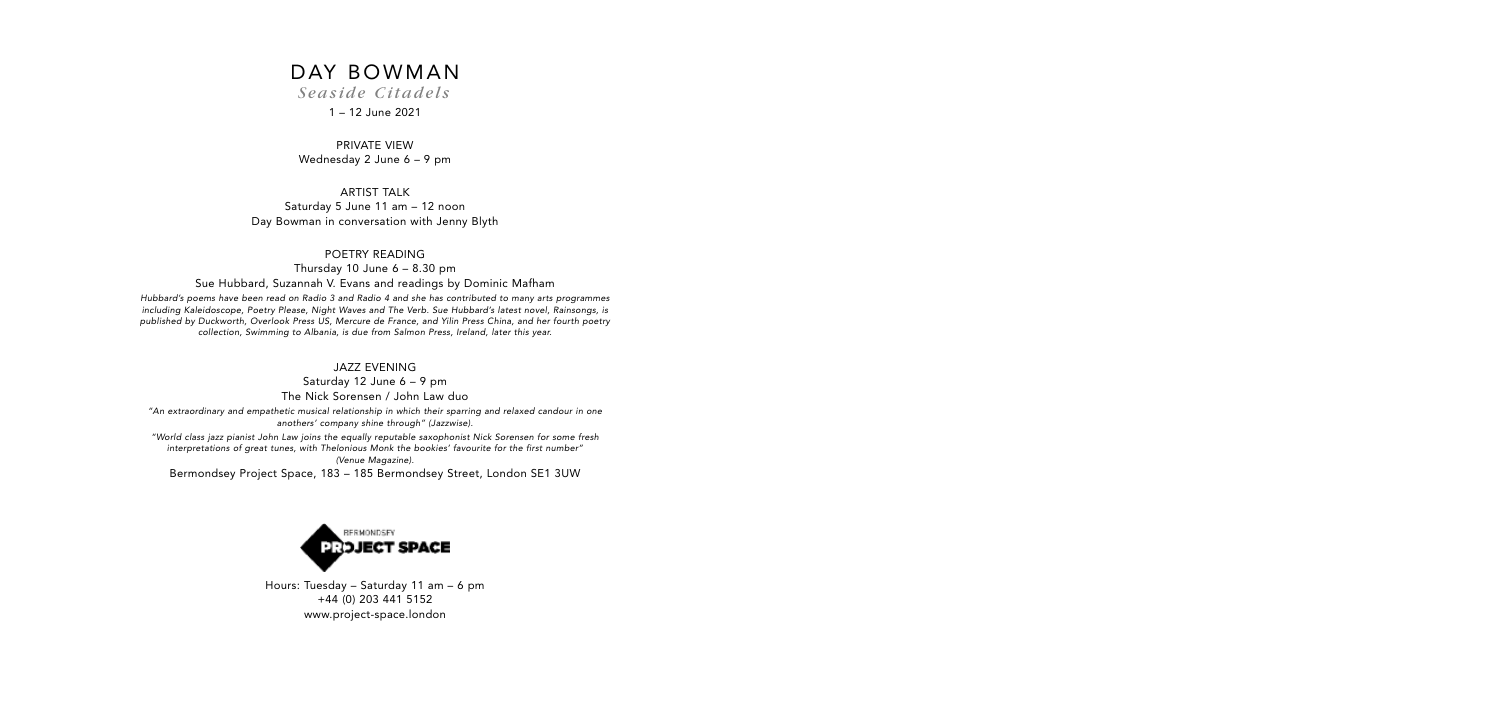## DAY BOWMAN *S easi d e Citad e ls*

Our coastal boundaries appointed with castles and fortresses of old, protected us for hundreds of years against invaders from foreign lands. The geography of an island nation worked in our favour. Those citadels of stone that spangled cliff tops looking out across the seas, were long ago abandoned, but their ruins remain as reminders to us of past invaders and would-be victors. That sense of vulnerability has not been dispelled. Our borders are now politically fortified in a bid to control the complexities of global migration. The layering of history and politics, like the littoral shoreline of sand, sea and sky is constantly in flux.

Reflecting upon her life journey through a poetic response to the seashore, Bowman captures the play of light on wet sands, childhood memories and life challenges. She does not shy away from the contentious issues of global politics that underpin and impact our transient lives. All is captured in her beautiful paintings of Fortresses and Seaside Citadels.

Combining the fine art of drawing with that of painting comes naturally to her. Bowman's abstract expressionist paintings, in charcoal and conté over oil on canvas, are multi-layered complex yet fluent, strident and charged, they intuitively balance the brittle notes of humanity against the fragility of endeavour.

Irrespective of geography, the catharsis of walking barefoot along the shoreline, is primal - the criss-cross of shallows, of incoming tides, erasing our sadnesses like footprints from Plashy Places. For Day Bowman, returning to the coastal landscape of her childhood, it is manna for the soul. As we release ourselves to the elements, we find a path to peace and healing.

Jenny Blyth Carey Blyth Gallery, Oxford

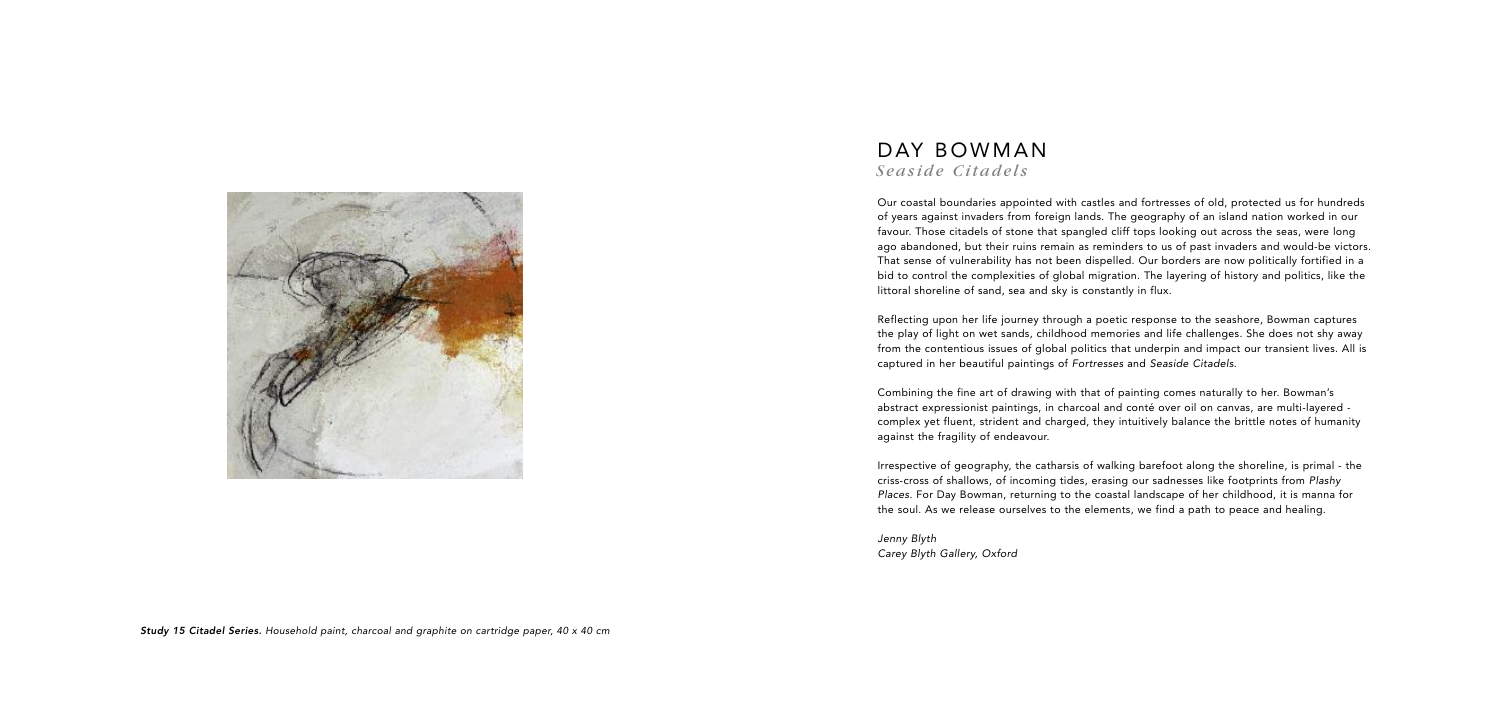asserts: 'Drawing needs to be reaffirmed as intelligent practice, which is as much about thinking, seeing and interrogating as inventing and which communicates as intensely with others as it refers to the affective self'. 4

Another novel close to Bowman's heart, especially in relation to the loss and longing of this series, is Virginia Woolf's To the Lighthouse, and this evocative passage could just as easily speak of a Bowman canvas:

Circles – complete or otherwise – are the primary form of Bowman's graphism and comprise a universal symbol with extensive meaning, ranging from notions of wholeness, perfection and timelessness, to the infinite and God. And yet Bowman's marks go far beyond surface symbolism. She describes 'working quickly, moving one to another, allowing a sense of play and random markmaking to tell the story'. This enables the process to defer concerns with outcomes and to allow for emergent, experimental image-making. 'Through the use of oil paint, charcoal and conte, scribbles and erasures are a constant, and inevitably there is a discrepancy between the originating concept and emergent outcome.' As Lambirth puts it, Bowman is 'more involved with process than product,' <sup>6</sup> a practice artist Terry Rosenberg refers to as 'ideational drawing', which, he further defines as 'a process and always in-process; thinking-in-action and action-as-thinking'. <sup>7</sup> It is, he continues, 'a thinking space – not a space in which thought is represented but rather a space where thinking is presenced'. <sup>8</sup> This is echoed by the way in which Bowman's 'somewhat hectic sense of immediacy' simultaneously carries with it 'a dynamic of presence and presentness…' <sup>9</sup> and, again, in Rainsongs, by Martha's response to Colm's poetry: 'When you describe the bleak moorland, the cliffs and bogs, you don't, like Yeats, appear to be creating symbols but more like [the Victorian poet Gerard Manley] Hopkins to be revealing the essence of things'. So, too, Bowman's works <sup>10</sup> are like a subconscious exploration of semiotics, revealing buried meaning and inner thought. 'To relive the past we start with a few known facts,' thinks Martha. 'Then add texture and colour, so that like a child's dot-to-dot drawing we arrive, if we're lucky, at an approximate outline. Though often it's not quite what we expect.<sup>'11</sup>

'First, the pulse of colour flooded the bay with blue, and the heart expanded with it and the body swam, only the next instant to be checked and chilled by the prickly blackness on the ruffled waves. Then, up behind the great black rock, almost everything spurted irregularly, so that one had to watch for it and it was a delight when it came, a fountain of white water; and then, while one waited for that, one watched, on the pale semi-circular beach, wave after wave shedding again and again smoothly a film of mother-of-pearl.' 5

Last summer, Day Bowman visited a number of south-coast seaside towns, where she was repeatedly struck by the dilapidated shapes of abandoned citadel constructions: from castles to martello towers to the pill boxes of the second world war. They echoed the sandcastles of her childhood, growing up in the once fashionable, Edwardian seaside destination of Minehead, Somerset. Although much of her early work was concerned with the figure, after the tragic loss of her baby boy, Sam, and the sudden death of her husband, Michael, Bowman turned back to the ocean for solace, and her mixed-media, abstract paintings have since been largely concerned with the sea, the shore, and, in particular, that 'edgeland' where the two meet. With this new series of paintings, she says, she wanted to compare the coast of her childhood to the coast she perceives nowadays – and by this she means both the literal and metaphorical coast, especially in the wake of Brexit – as a barrier through which 'we do not want to let people in', the outline of a nation 'that is pulling up the drawbridge'. More than ever, then, this series seems concerned with loss: loss of childhood; loss of a child; loss of a partner; loss of once solid structures (both physical – the seaside citadels; and metaphorical – the EU, a family unit); loss of identity; and, through the pandemic, loss of freedom, safety and certainty. As author and critic Sue Hubbard writes in her novel, Rainsongs, an elegiac tale about a woman, Martha, who travels to Co Kerry, Ireland – on the mainland, with a view out to the two steep and rocky Skellig Islands – to sort her husband's things after his sudden death: 'When there's nothing left, there's still the ocean and the sky.' This is a story which resonates 1 uncannily with Bowman's own experiences, since Martha also lost her son; as a novel, too, it is full of descriptive passages that could be paired perfectly with Bowman's paintings. To this we shall return…

For as long as she can remember, Bowman has seen the sand as her canvas, and her canvas as the sand. Again, this brings with it a sense of loss, since nothing built or drawn on the beach survives the destruction of the indiscriminatory incoming tide. In this way, Bowman, with her 'image of a great wave washing over the world,' <sup>2</sup> conjures up the cosmological thesis of Thales of Miletus (a pre-Socratic philosopher – deemed by Aristotle to be the first philosopher in the Greek tradition), which holds that the nature of all matter is a single material substance: namely, water. For Bowman, too, water is about 'birth, healing and regeneration'. <sup>3</sup> As she layers up her palimpsestic works, it is frequently an icy cold blue of water that is laid down first, along with golden sand and white spume, before she starts to work more graphically, drawing, as the surrealists would have it, automatically, without, or, perhaps better said, pre-thought, and certainly pre-linguistically, albeit with the marks frequently resembling some ancient form of calligraphy. As artist and writer Deanna Petherbridge

### *A process and always in-process: rebuilding the citadel of the self*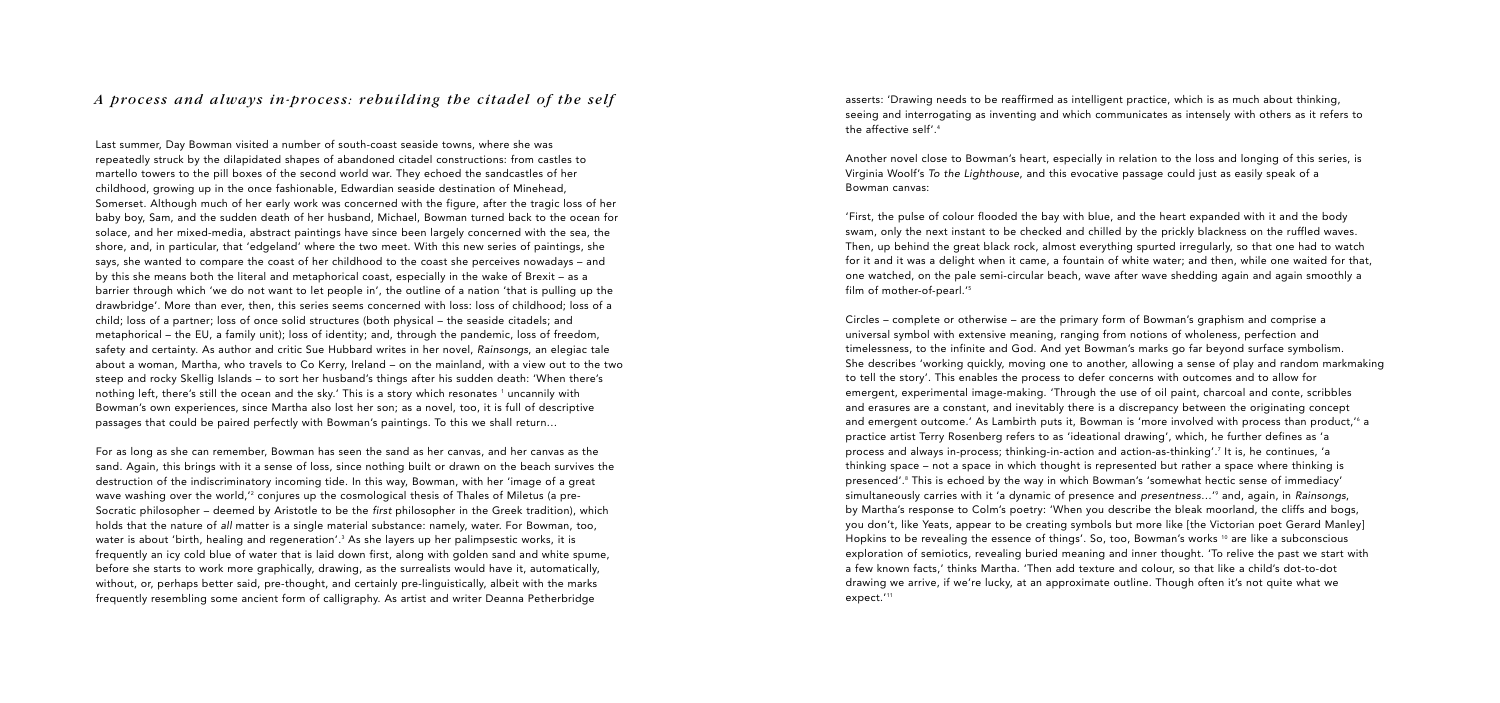Fortress 2. Oil, charcoal and conte on canvas, 140 x 150 x 3 cm

And what to expect, indeed, as we stand on the edge, unable to go back to what is lost, but with no idea what the new, unexpected, un-planned-for future – or, in pandemic speak, 'the new normal' – should look like. Bowman recalls, often, as a child, standing at the water's edge, and feeling she was standing at the edge of her world. A note left behind by Brendan, Martha's deceased husband, describes the Skelligs as: 'Not just on the edge of a continent, but on the edge of human imagination,' <sup>12</sup> while Martha reflects that: 'The wild […] stripped everything away so that all that was left was an essential self'. <sup>13</sup> Just as the citadels, taken by Bowman as her starting point for these works, have eroded over time, so our essential self, stripped bare by this literal and metaphorical 'standing on the edge' and being weathered, might be understood to be our own citadel – our incarnate defensive core. As artist Tania Kovats puts it, in the publication to go with another exhibition in which Bowman took part: 'A sense of place is a route to access a sense of self'. <sup>14</sup> And so it is that by touching the void and returning to find a grounded sense of place, we are able to incorporate loss, of all and any kind, into our lives and continue to move forward, rebuilding our damaged bastion – 'a process and always in-process'.

Anna McNay, April 2021 Editor and Curator

1 Sue Hubbard, Rainsongs (Duckworth, London: 2019), p47

2 Andrew Lambirth, 'Day Bowman: OrientaEng the Spirit', in Day Bowman: The Compass Series (Jeremiah PublicaEons, 2003), p8

3 Lambirth (2003), p8

4 Deanna Petherbridge, The Primacy of Drawing (Yale University Press: 2010), p432

5 Virginia Woolf, To the Lighthouse (first edition 1927, reprint Penguin Books Ltd: 1971), p24

6 Lambirth (2003), p8

7 Terry Rosenberg, 'New Beginnings and Monstrous births: Notes towards an appreciaEon of ideaEonal Drawing', in Steve Garner (ed), Writing on Drawing: essays on drawing practice and research (Intellect Books: 2012), pp109-124, p109

8 Rosenberg (2012), p109

9 Mel Gooding, 'Strange Places: A Foreword', in The Urban Wastelands Project (Jeremiah Publications: 2011), p2

10 Hubbard (2019), p175

11 Hubbard (2019), p75

12 Hubbard (2019), p47

13 Hubbard (2019), p44

14 Tania Kovats, 'Make a Mark', in Drawing on Dorset (Dorset Visual Arts: 2019), p3

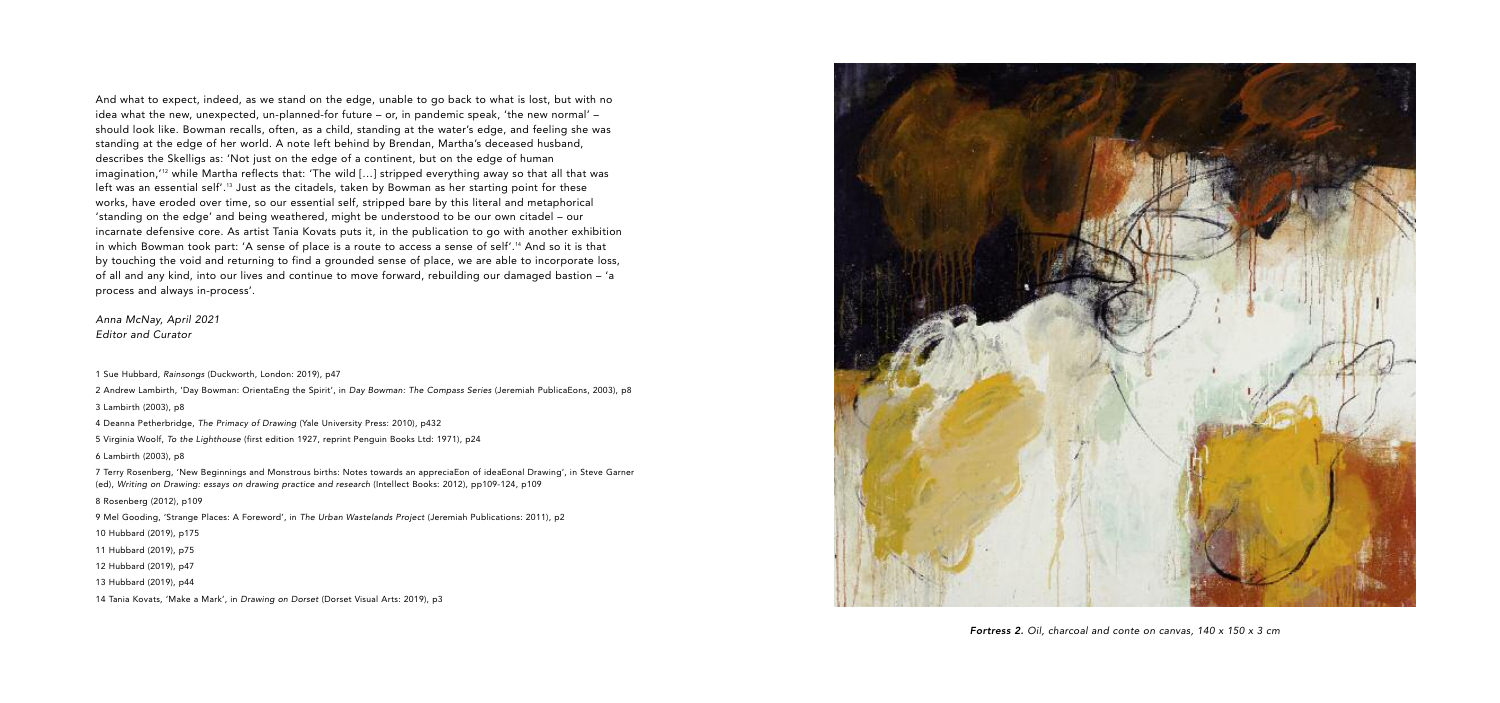

Fortress 7. Oil, charcoal and conte on canvas, 140 x 150 x 3 cm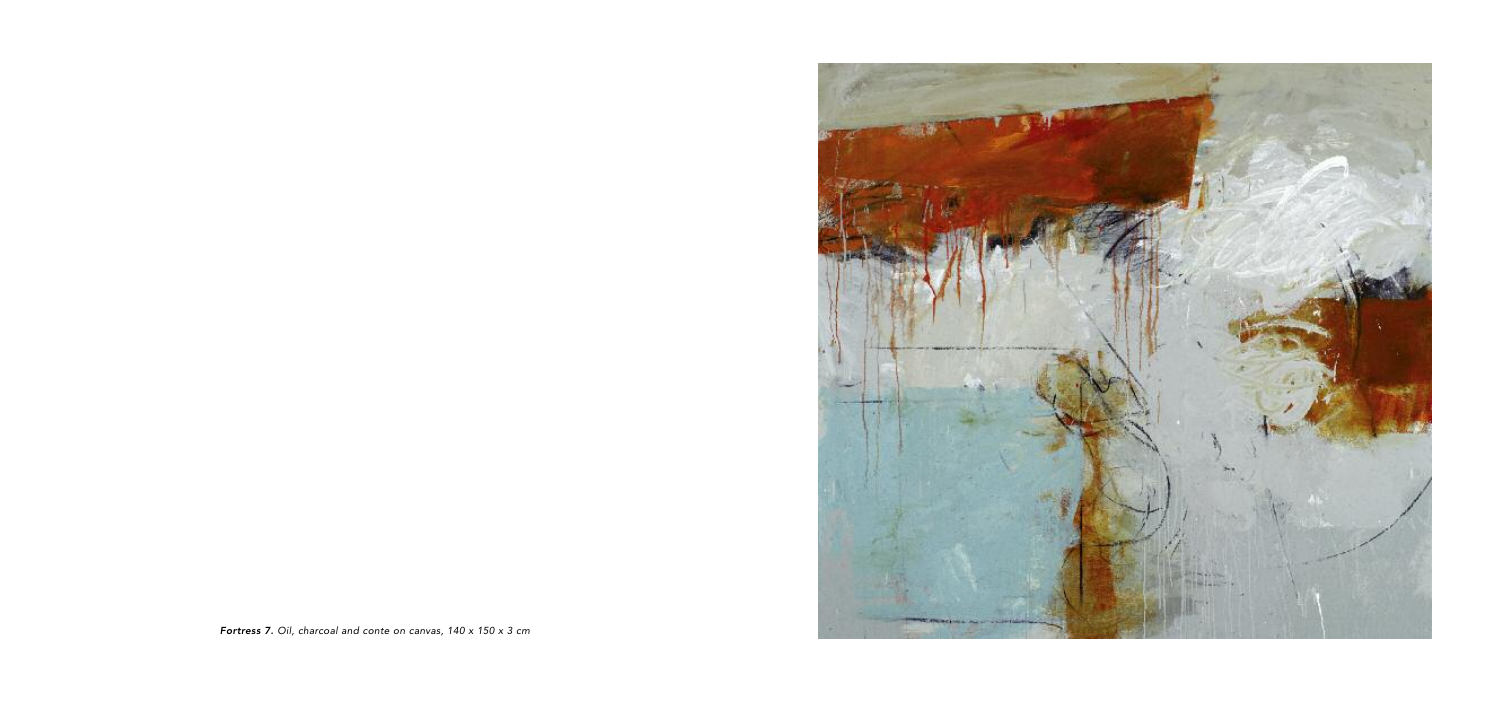

Citadel 3. Oil, charcoal and conte on canvas, 172 x 200 x 3 cm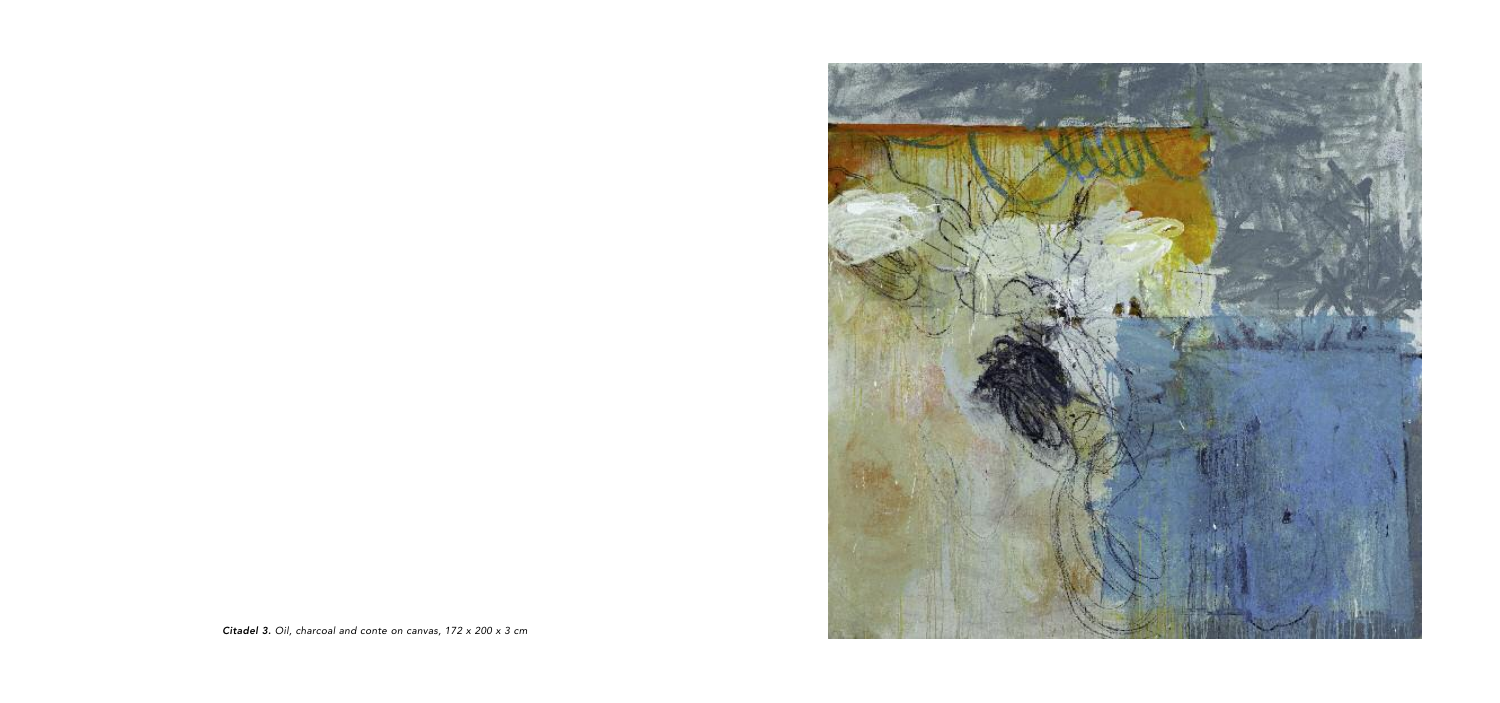

Fortress 5. Oil, charcoal and conte on canvas, 140 x 150 x 3 cm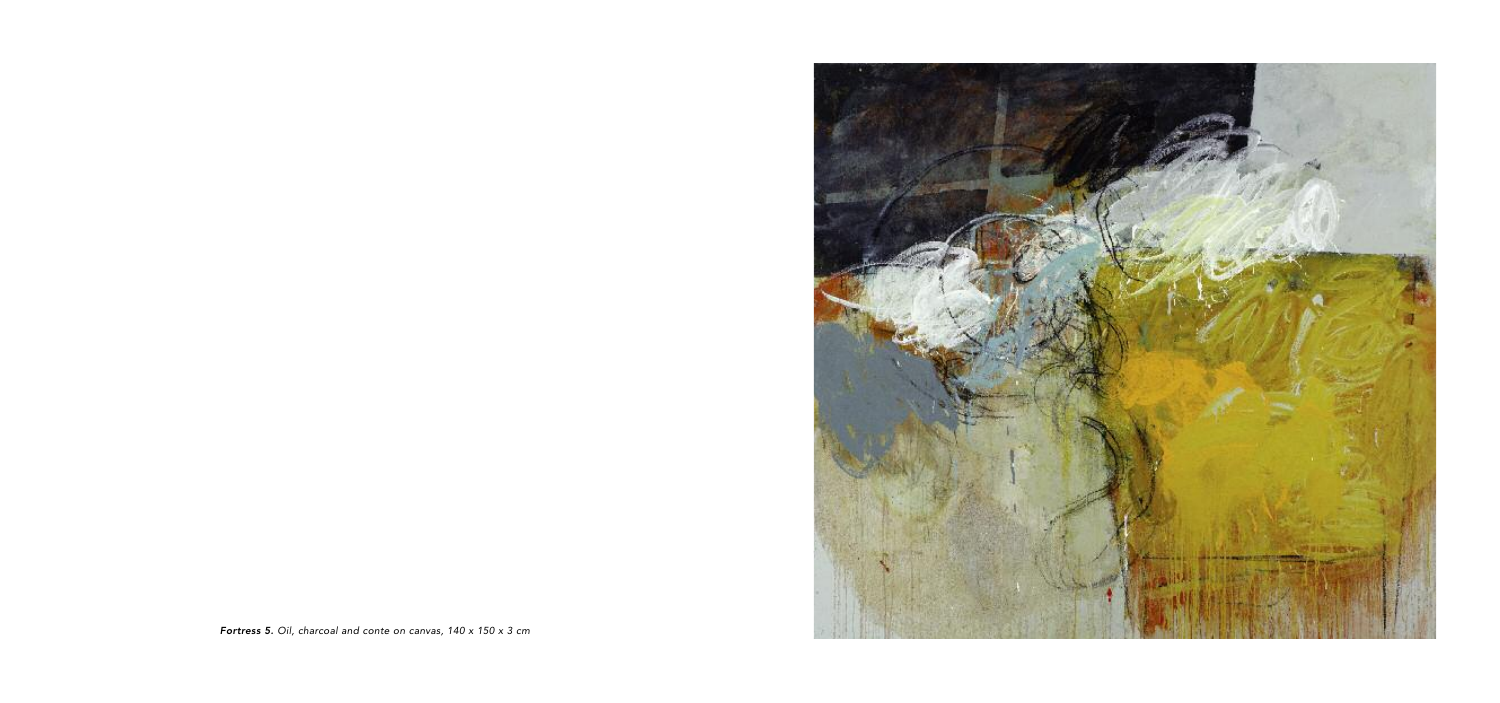

Citadel 4. Oil, charcoal and conte on canvas, 172 x 200 x 3 cm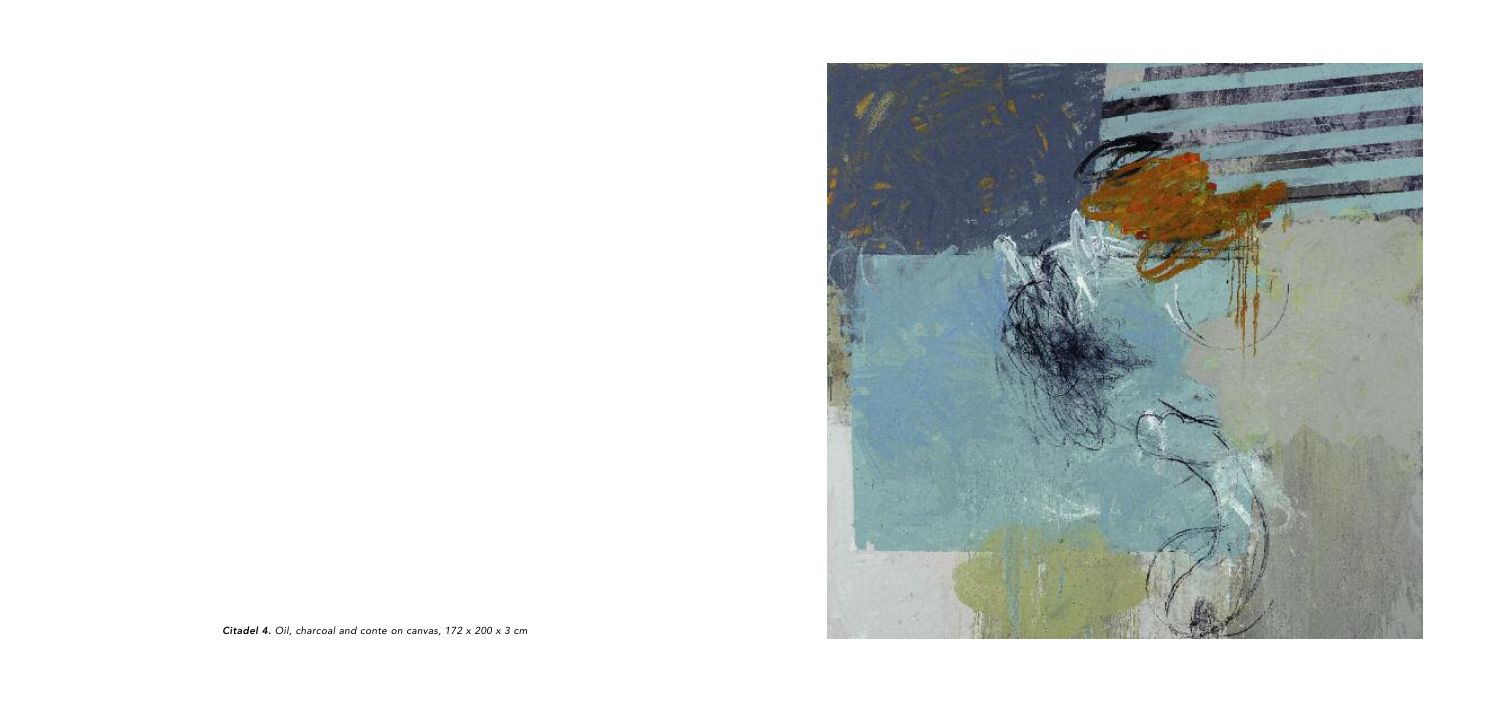



Study 2 Citadel Series. Household paint, charcoal and graphite on cartridge paper, 40 x 40 cm Study 5 Citadel Series. Household paint, charcoal and graphite on cartridge paper, 40 x 40 cm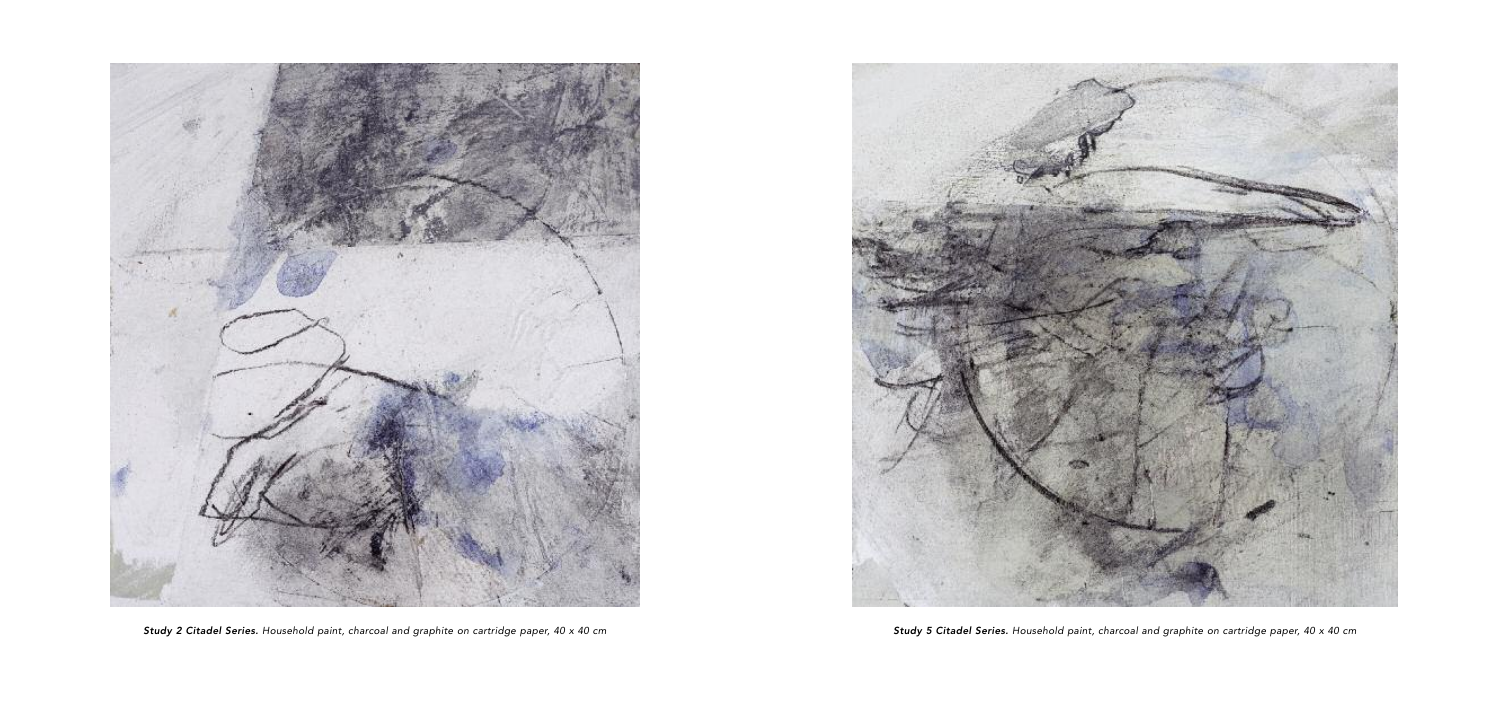

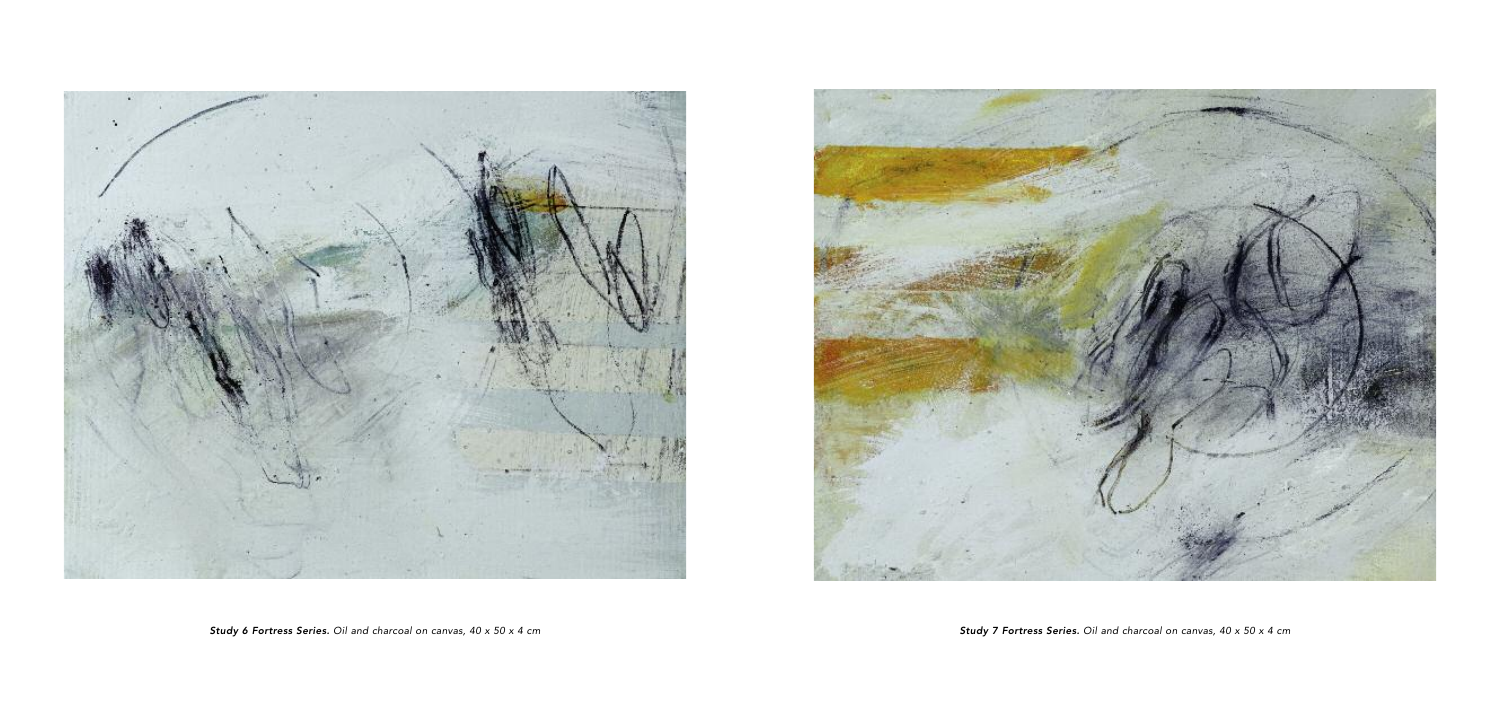





Study 11 Fortress Series. Oil and charcoal on canvas, 40 x 5 0 x 4 c m

Study 10 Fortress Series. Oil and charcoal on canvas, 40 x 50 x 4 cm

Study 8 Citadel Series. Household paint, charcoal and graphite on cartridge paper, 40 x 40 cm



Study 17 Citadel Series. Household paint, charcoal and graphite on cartridge paper, 40 x 40 cm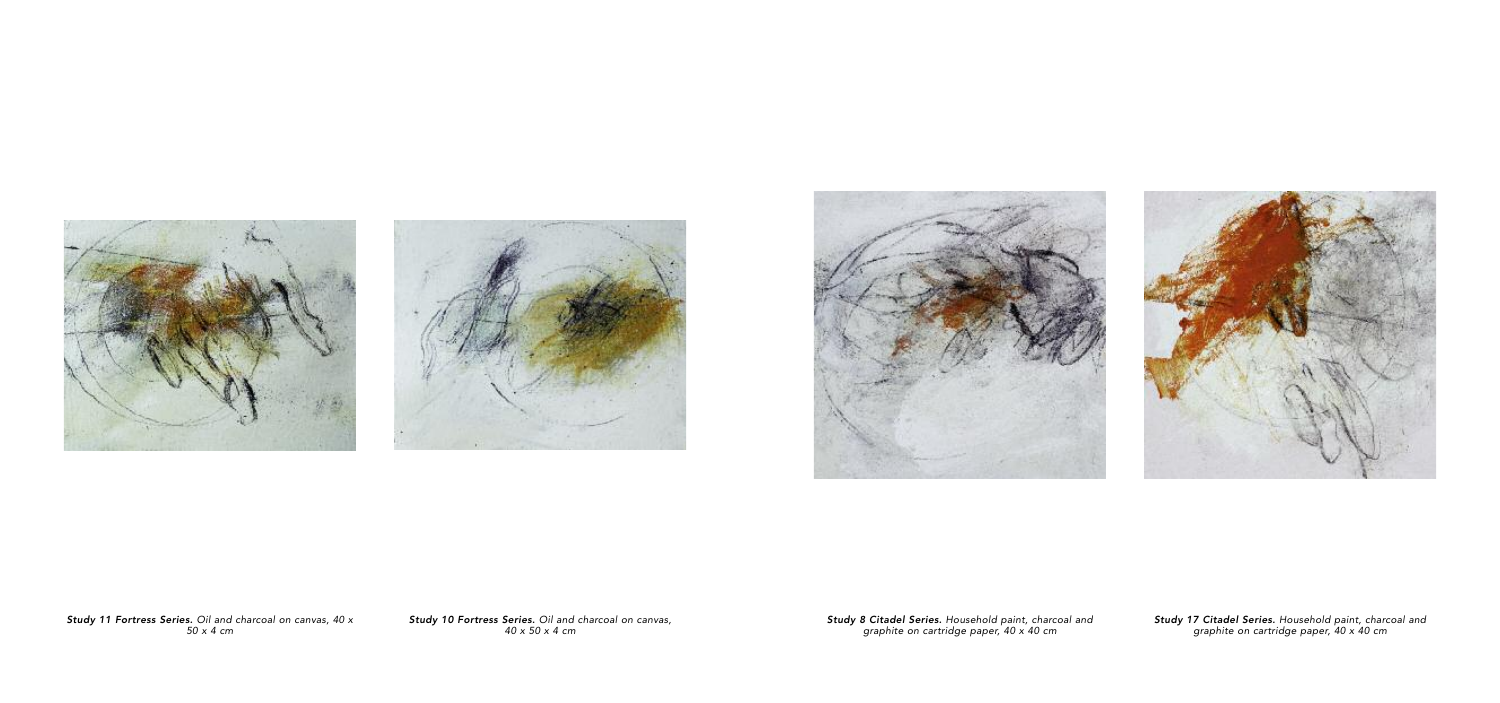DAY BOWMAN – 1980 Graduate of London University and Chelsea College of Art

#### RECENT SELECTED ONE-PERSON EXHIBITIONS

2020 Plashy Places: Carey Blyth Gallery Oxford

2019 Tearing up the Rule Book, Westminster Reference Library London & Atelier Melusine France

2012 Olympic Commission for giant hoardings at Weymouth Railway Station.

2012 The Urban Wastelands Project (see curated exhibitions)

2006 WaterZones Art First, London

2006 'WaterZones', Karin Sanders Fine Art. New York. USA

2005 Paint Art First London

#### RECENT SELECTED GROUP EXHIBITIONS

2021 Royal Institute of Painters in Watercolours, Mall Galleries London

2021 Being with Trees, curated by The Arborealists for Bermondsey Project Space

2020 International group exhibition of Romanian and British painters at the Palace of Culture Iasi, Romania

2020 Royal Institute of Painters in Watercolours, Mall Galleries London. Winner of the Winsor and Newton Product Prize

2020 Future Now Aesthetica Art Prize, York Art Gallery

2020 Journey, Migration and the Sea Open Exhibition: Southampton City Art Gallery

2020 Wells Art Contemporary International Open Exhibition 2020

2020 Royal West of England Academy 168th Open 2020

2020 Linden Hall Studio Winter Show 20/21

2019 Norwich Cathedral: Contemporary British Painting, 34 Painters

2019 Group exhibition of painting at Bermondsey Project Space

2019 44AD Gallery, Bath Open 2019

2019 Inaugural Summer Open at ARB Gallery, University of Cambridge

2018 Getting Away! Arthouse 1 Bermonds IOW

2019 Winner of the Anima Mundi Painting Prize, Venice Biennale 2019

2016/17 Edgelands a UK touring exhibition Deptford, London; The Crypt, St. Marylebon Church; Aberystwyth Arts Centre, Wales; Gallery; ARB Cambridge University

2011/12 The Urban Wastelands Project: Ko Quay Arts IOW; Black Swan Arts; Atkinson

2019 Drawing on Dorset: touring group exhibition selected by Professor Anita Taylor and Tania Kovats celebrating drawing in Dorset

> 2020 Winsor and Newton Product Prize: R Painters in Watercolours

> 2019 First Prize: Anima Mundi Internation 2019

2019 Salon 11 at The Old Lock Up Gallery Derbyshire: Group exhibition of six women painters

> 2012 Olympic Commission 2012: hoarding Railway Station

2019 The Westmorland Landscape Competition: Open exhibition celebrating landscape

> 2021 https://beingwithtrees.weebly.com/g images.html

> 2021 https://floatingcircle-2021rwa.org/20 are-showing-artworks-at-the-rwa-168-oper

> 2020 https://www.sober-magazine.com/#/

2019 The 167 Royal West of England Academy: Annual Open exhibition

> 2020 FLUX Review Interview: https://www.thefluxreview.com/interview-

2019 Wales Contemporary Art Prize: First Prize Winner. The Waterfront Gallery Milford Haven and Mall Galleries London

> 2020 Royal Institute of Painters in Waterco https://www.mallgalleries.org.uk/about-us/ tour-with-tony-hunt-

> ri?fbclid=IwAR27g6F8XKa\_3C8bm84JydM AMTasGis1kTy-LYfuYJLanM

> 2020 Oxford Times: Plashy Place exhibitio

2018/19 Linden Hall Studio Winter Show

2018 Future Now celebrates 100 artists selected for the Aesthetica Art Prize. York Art Gallery 2018

> 2019 https://www.artlyst.com/reviews/tea paintings-day-bowman-atelier-melusine/C between John Stephens and Day Bowmar Melusine France. Sept. 2019

2018 Flux Art Fair: works selected and curated by Lisa Gray for Chelsea College of Art 2018.

2018 Getting Away! Arthouse 1 Bermondsey and Quay Arts IOW

2017 Edgelands (see curated exhibitions)

2017 Studio 1.1 Gallery, London

2017 Anything Goes? Art Bermondsey Summer Salon

2017 Contemporary Masters from Britain - 4 Museum China Tour

The Yantai Art Museum, Yantai ; Jaingsu Arts and Crafts Museum, Artall, Nanjing; Jiangsu Art Museum ; Tianjin Academy of Fine Arts

2016 Columbia Threadneedle Prize

2016 ING Discerning Eye, Mall Galleries London

2016 Contemporary British Painting at Quay Arts IOW

2013 Nord Art, Germany

#### CURATED EXHIBITIONS

#### PRIZES, AWARDS AND COLLECTIONS

2019 First Prize: Bath Arts Open 2019

2019 First Prize: Wales Contemporary 2019

#### RECENT REVIEWS AND PUBLICATIONS

| sey and Quay Arts                                                      | 2019 http://www.allaboutshipping.co.uk/2019/11/06/wales-<br>contemporary-winners-at-the-mall-galleries-<br>london/Coverage of Day Bowman's winning painting for<br>Wales Contemporary 2019. |
|------------------------------------------------------------------------|---------------------------------------------------------------------------------------------------------------------------------------------------------------------------------------------|
| n: APT Gallery,<br>one Parish<br>Hartlepool Art<br>elly Ross Fine Art; | 2019 Tomout Blog:<br>https://tomoutblog.wordpress.com/2019/04/11/all-at-sea-<br>day-bowman-tearing-up-the-rule-book-westminster-<br>reference-library-/comment-page-1/?u                    |
| า Gallery                                                              | 2018 BBC News South East coverage of Winter Group Show<br>at Linden Hall Studios                                                                                                            |
|                                                                        | 2017 Art Reveal Magazine.com (full interview)                                                                                                                                               |
| oyal Institute of<br>al Painting Prize                                 | 2017 FAD Magazine Top 6 exhibitions to see this week:<br>coverage of Anything Goes at Art Bermondsey Project<br>Space                                                                       |
|                                                                        | 2017 Online magazine review of Anything Goes at Art<br><b>Bermondsey Project Space</b>                                                                                                      |
| 9<br>gs for Weymouth                                                   | 2017 Online magazine review of Edgelands touring<br>exhibition                                                                                                                              |
|                                                                        | 2017 Wordpress coverage of Edgelands touring exhibition<br>on the ARB Cambridge website                                                                                                     |
| jallery-                                                               | 2017 Review of Contemporary Masters from Britain: 80<br>British Painters of the 21st century. A tour of 4 Chinese Art<br>Museums 2017/18.                                                   |
| 021/03/13/friends-<br>n-part-2/                                        | <b>COLLECTIONS</b>                                                                                                                                                                          |
| new-page-65/                                                           | St Vincent and the Grenadines Government Art Collection.                                                                                                                                    |
|                                                                        | RNLI                                                                                                                                                                                        |
| day-bowman/                                                            | ING                                                                                                                                                                                         |
| olours Blog:<br>/blog/exhibition-                                      | Philip Morris Inc.                                                                                                                                                                          |
| l1GLLe2oRV3MZv                                                         | Hilton Hotel Group                                                                                                                                                                          |
| on at Carey Blyth                                                      | Dorset County Hospital: installation of hoardings on<br>external entrance tower                                                                                                             |
| ring-rule-book-                                                        | <b>British Dental Association</b>                                                                                                                                                           |
| onversation<br>າ at Galerie                                            | The Priseman Seabrook Collection                                                                                                                                                            |
|                                                                        | Yantai Art Museum China                                                                                                                                                                     |